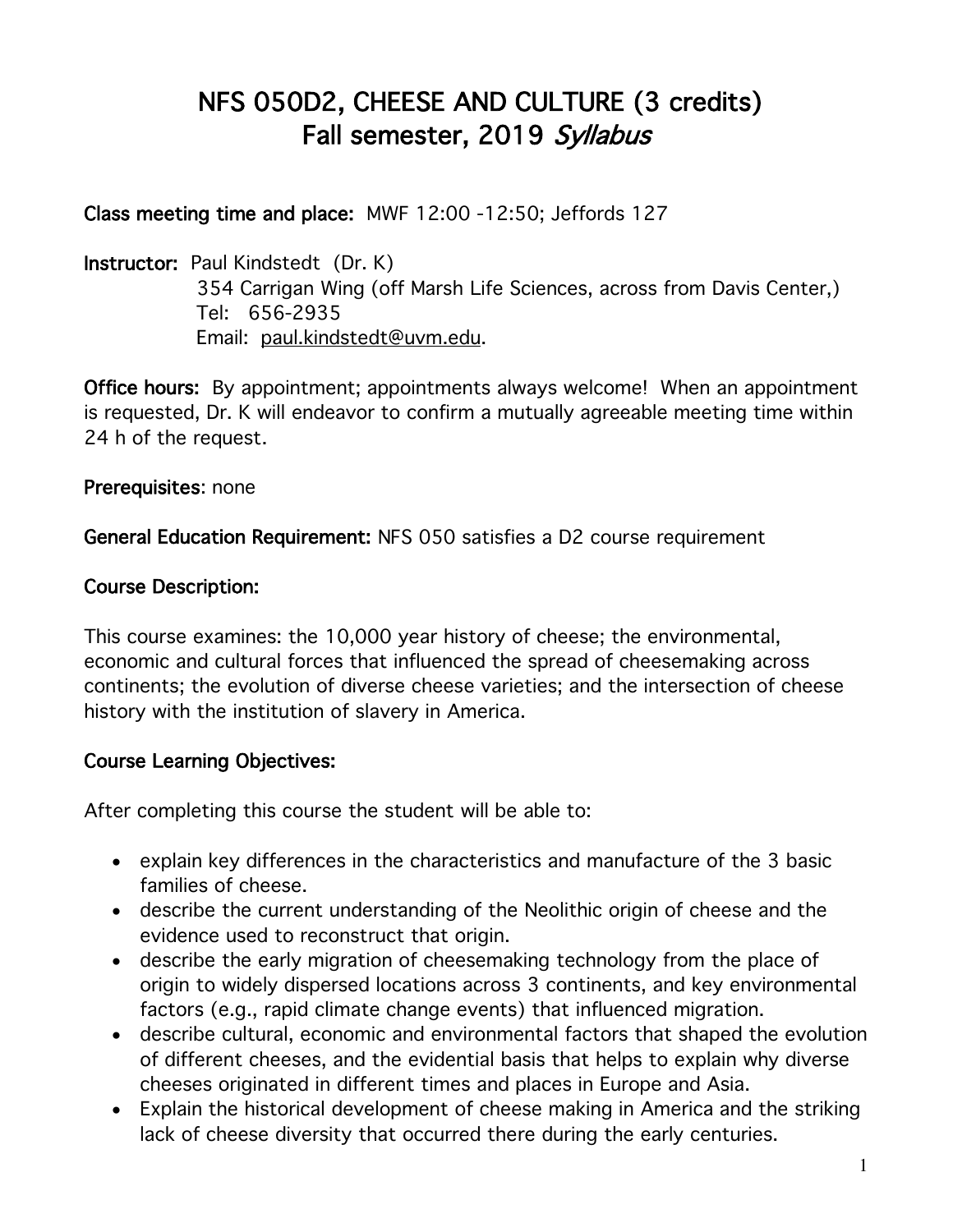- Explain the intersection of U.S. cheese history with the institution of slavery in American history from colonial times to the Civil War.
- Describe the differing cultural legacies of cheese (and food more generally) in Europe versus the United States
- Describe and explain differences in attitudes and policies in the EU and US towards food and agriculture, and points of conflict, through the lens cheese history

### Required Course Materials:

- Cheese and Culture. A History of Cheese and its Place in Western Civilization, by P.S. Kindstedt (2012, Chelsea Green Publishing); ISBN 9781603584111
- Powerpoint lecture outlines (available on-line to registered students at the Blackboard (http://bb.uvm.edu) site for NFS 050 D2 Cheese and Culture
- Readings: The following readings will be available on-line or through the UVM Libraries web site.
	- o Kindstedt, P.S. 2013. The Making of Great Cheeses. Microbe 8(9):361-7 http://www.asmscience.org/docserver/fulltext/microbe/8/9/znw00913 000361.pdf
	- o Kindstedt, P.S. 2013. Making Great Cheeses, Part 2. Microbe 8(10):401-7 http://www.asmscience.org/docserver/fulltext/microbe/8/10/znw0101 3000401.pdf
	- o Kindstedt, P.S. and T. Ser-Od. 2019. Survival in a climate of change: The origin and evolution of nomadic dairying in Mongolia. Gastronomica 19(3): (in press)
	- o McC. Netting, R. 1972. Of men and meadows. Strategies of alpine land use. Anthropological Quarterly 45(3):132-144
	- o Rapp, A. 1955. The Father of Western Gastronomy. The Classical Journal 51(1):43-48
	- o Barham, E. 2003. Translating Terroir: the global challenge of French AOC labeling. J. Rural Stud. 19:127-38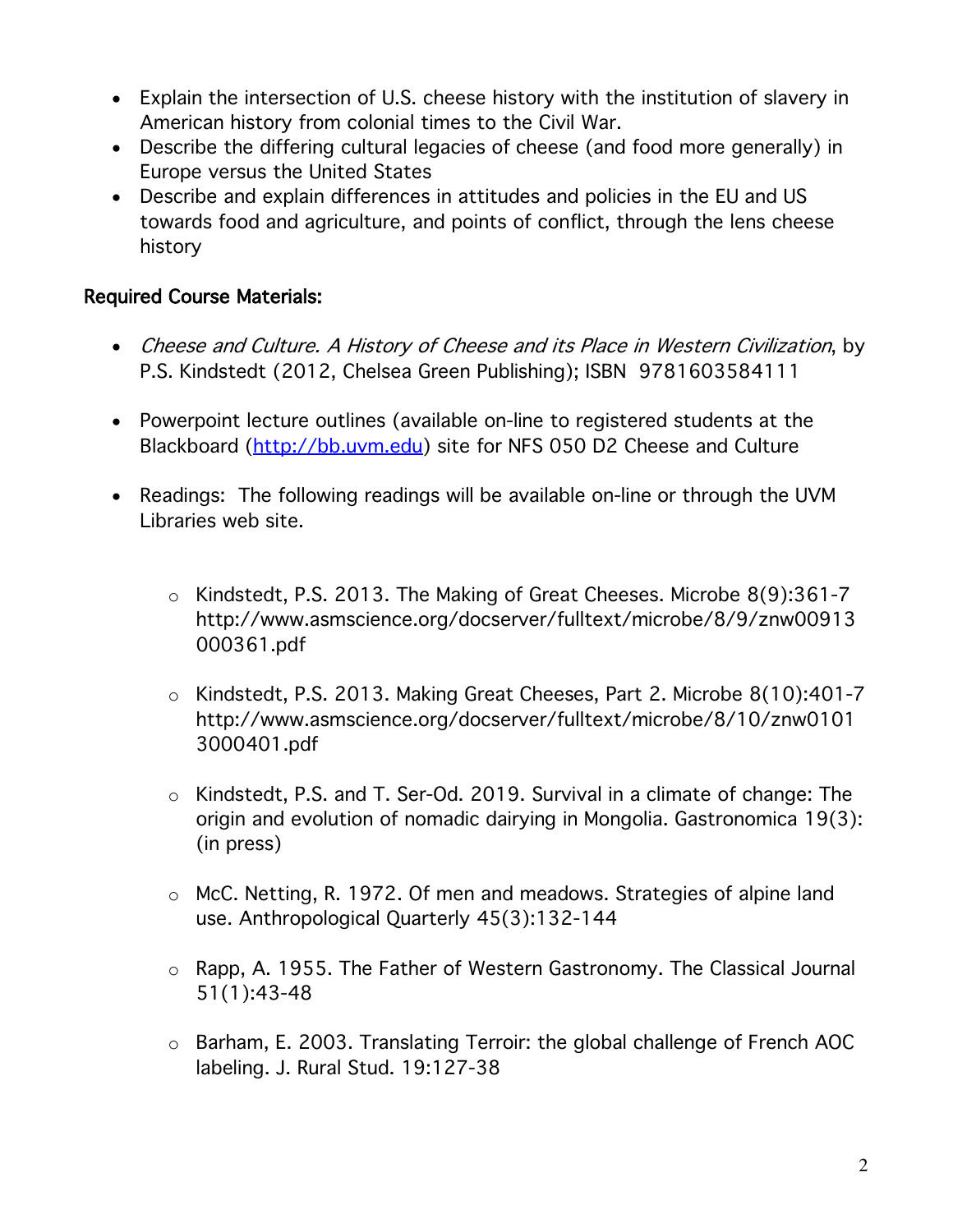- o Echols, M.A. 1998. Food safety regulations in the European Union and the United States: different cultures, different laws. Columbia J. European Law, 4:525-43
- $\circ$  Bailey, R. 1990. The Slave(ry) Trade and the Development of Capitalism in the United States: The Textile Industry in New England. Social Science History 14(3):373-414
- $\circ$  One or two additional readings, to be determined, may be added to the required reading list

### Blackboard:

A series of powerpoint lecture outlines will be provided on Blackboard to assist students in notetaking during class lectures. These outlines coincide with the slides that are presented in class and will help you to follow along and take notes in class, but they are not complete. You must be in class to get the full material presented in class. Students' grades during the semester will not be posted on Blackboard. Students can calculate their current grade as described under the section on Grading Criteria/Policies

#### Attendance Policy and Classroom Environment Expectations:

Students are expected to attend all regularly scheduled classes and to arrive on time (i.e., by 12:00, the start of the class). Attendance will be taken at the start of regularly scheduled classes by having all students sign in on a class roster. It is never acceptable for one student to sign in (i.e., forge the signature) for another student. Students will not be penalized for missing class; specifically, points will not be deducted from a student's course grade for classes missed. However, if a student misses a class, it is the responsibility of the student to contact Dr. K to obtain any missed assignments that were handed out in class, and to hand in the assignments on time, unless an extension is approved by Dr. K by the process described below in the section on Assesments (Graded Work). Students who miss lectures are responsible for finding out what they missed from a fellow student. Dr. K does not provide class notes except the powerpoint lecture outlines on Blackboard.

Cell phones must be turned off or placed on vibrate mode during class time and responded to only in the event of emergency, so as not to disturb the class. Computers and related electronic devices may only be used during class for note taking purposes directly related to the class; all other uses are prohibited. Students who find that they are being distracted by other student's computers should contact Dr. K.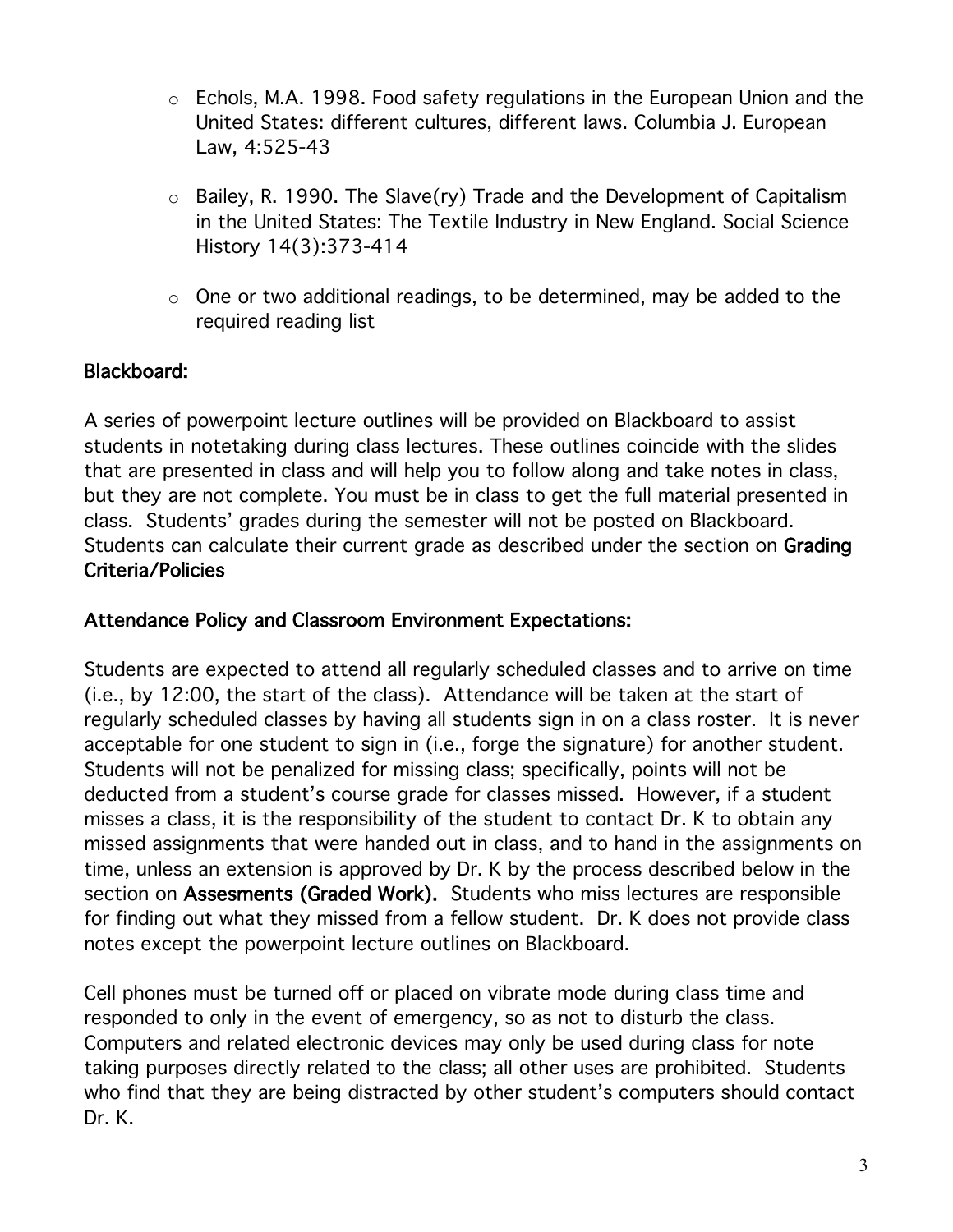Student interactions with the Instructor and fellow students in the classroom should be courteous and professional at all times, in keeping with an academic environment of serious learning and mutual respect. Likewise, all communications outside of the classroom related to the class (for example, by email, phone or in person) are to be conducted in a courteous and professional manner. All students are required to be familiar with and adhere to the "Code of Academic Integrity" delineated in the following website: http://www.uvm.edu/policies/student/acadintegrity.pdf

Students are welcome to contact Dr. K by email. Email correspondence should be courteous and professional, in keeping with an academic environment of serious learning and mutual respect. Dr. K will normally respond to email messages within 24 hours. If Dr. K does not respond within 24 h, the student should assume that Dr. K did not receive the message and resend the message or contact Dr. K by phone or in person to confirm that the message was received. Homework assignments are to be handed in, in-person, at the start of the assigned classes. They are not to be sent by email unless the student obtains permission from Dr. K to do so.

From time to time, cheese samples for tasting will be made available in class to illustrate style of cheese that is being discussed. Tasting is encouraged but optional. Students who have concerns about possible allergic reactions as a result of exposure to cheese in classroom should contact Dr. K.

### Grading Criteria/Policies:

A student's course grade will be calculated on a 100 point basis as follows:

- There will be 2 exams during the normal class period. Each exam worth a total of 20 points; i.e., 20% of the course grade. (40 points total; 40% of course grade)

- There will be a final exam on December  $10<sup>th</sup>$  at 1:30 pm to 4:15 pm in Jeffords 127. The final exam will be worth 30 points (30% of the course grade).

- There will be five reading/writing assignments, each assignment worth a total of 3 points; i.e., 3% of the course grade. (15 points total; 15% of the course grade)

- There will be one reading/writing assignment that incorporates a reading chosen to augment the classroom discussion of cheese and slavery, which will be worth a total of 5 points (5% of the course grade).

- There will be 10 time-management homework exercises, each worth 1 point; i.e., 1% of the course grade. (10 points total; 10% of the course grade)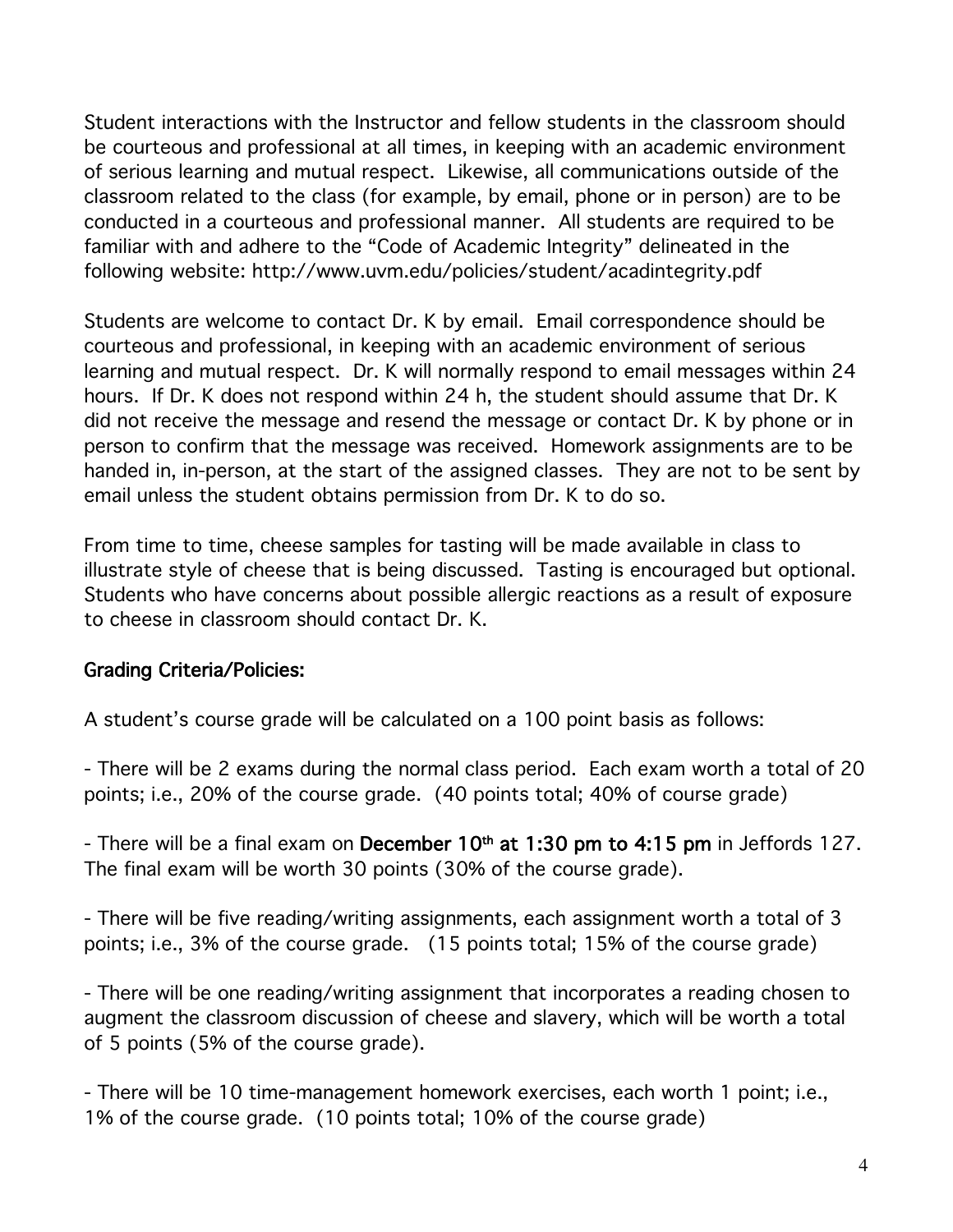Students' grades during the semester will not be posted on Blackboard. Students who wish to know their current grade-to-date during the course of the semester are encouraged to keep a record of the points that they receive on their assignments and exams, from which they can calculate their grade-to-date at any time by a very simple calculation:

(Total number of points received on exams and assignments to date  $\div$  total number of points possible to date)  $x$  100% = current grade to date

### Students who speak English as a second language and who have concerns about the course requirements and grading are encouraged to meet with Dr. K to discuss their concerns.

### Assessments (Graded Work):

- The 5 reading/writing assignments will each be 1– 2 pages in length. A total of 1.5 points will be awarded for completing the assignment correctly, and 1.5 points for acceptable grammar, spelling, and overall quality of the writing. The assignments will be based on the required textbook and readings.

- The Slavery reading/writing assignment will be 2-3 pages in length. A total of 2.5 points will be awarded for completing the assignment correctly, and 2.5 points for acceptable grammar, spelling, and overall quality of the writing. The assignment will focus on the intersection of cheese history and the institution of slavery in the Caribbean and America.

- To complete the 10 time-management homework exercises, students will keep a daily log of the amount of time spent on NFS 050 for 10 consecutive weeks. Students must hand in their completed time log on time each week to receive credit.

Instructions for the writing assignments and time management exercises will be handed out in class. If a student is absent from class when instructions for an assignment are handed out it, is the responsibility of the student to obtain the assignment instructions from Dr. K. and hand in the assignment on time. Students must hand in all homework assignments on time except in cases of illness, a family tragedy, or similar extenuating circumstances beyond the reasonable control of the student. If this applies to you, please inform the Office for Student Services of your College concerning your circumstances and have the Office for Student Services contact Dr. K to discuss the matter. Dr. K, in consultation with the Office for Student Services, will determine whether the request for an extension is approved.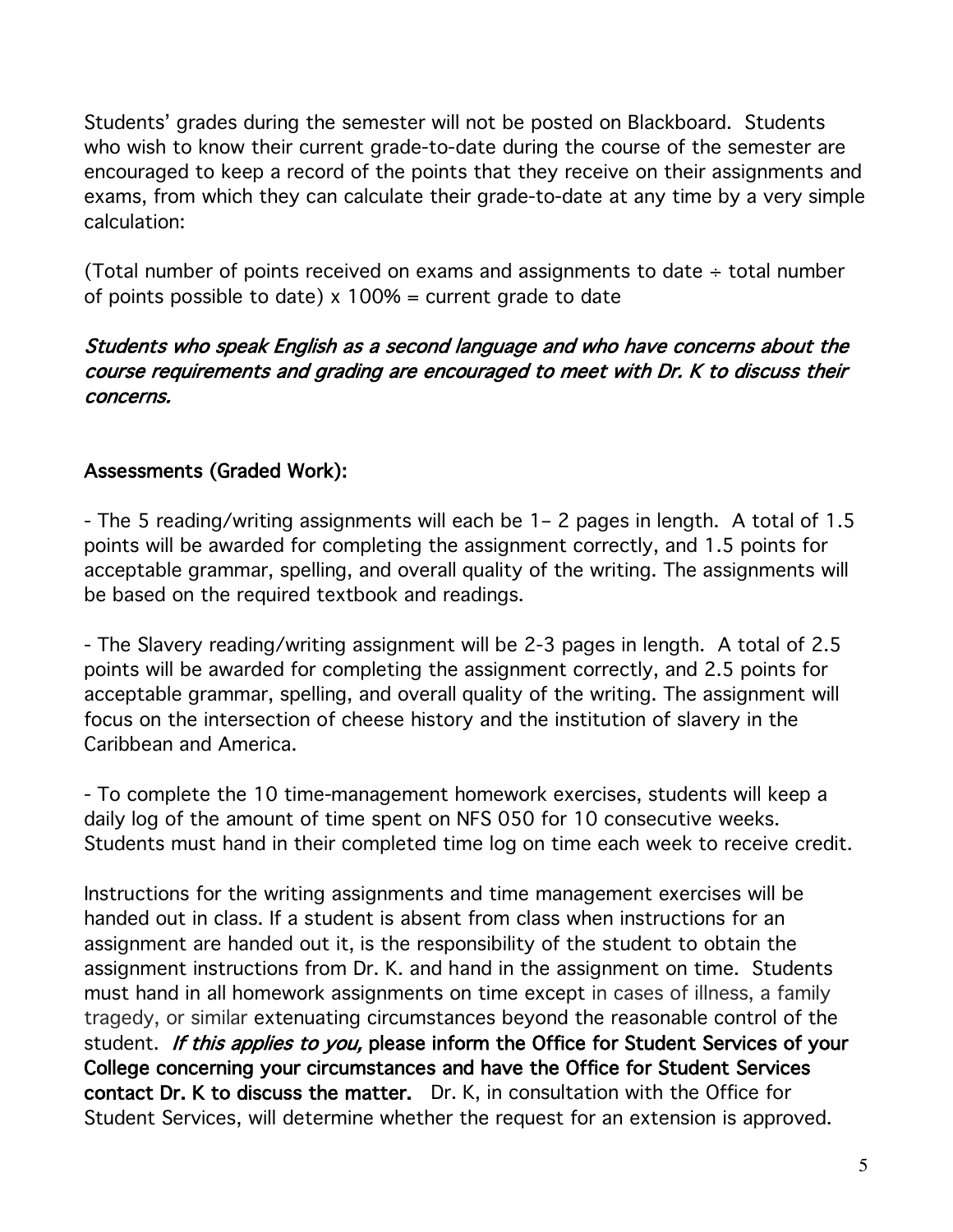Assignments that are handed in late without an approved extension will be accepted if they are received by Dr. K by the next class period after the assignment is due; however, the grading for the late assignment will include a 50% late penalty (i.e., deduction of half of the total points possible). Late assignments that are handed in after the next class period will not be accepted and receive a score of zero. Assignments are to be handed in, in-person, in printed form at the start of the class on the day on which the assignment is due. They are not to be sent by email unless the student has extenuating circumstances and obtains prior permission from Dr. K to submit by email. Please note that accidental loss of electronic files, last minute computer crashes, printer failures, etc. will not be accepted as legitimate excuses for late homework. Please back up your homework files and do not wait until the last minute to complete and print out your assignments. Give yourself enough time to deal with possible IT glitches should they occur.

- Exams will cover all material presented in class and in the assigned readings from the required text Cheese and Culture. A History of Cheese and its Place in Western Civilization. A series of powerpoint lecture outlines will be provided to assist students in notetaking during class lectures. These outlines will help you to follow along and take notes in class but are not complete. You must be in class to get the full material.

### Exams and Exam Schedule:

Exam 1: Monday, September 23, 12:00-12:50 Exam 2: Wednesday, October 23, 12:00-12:50 Final Exam: Monday, December 10, 1:30pm -4:15pm

The first 2 exams must be taken at the scheduled times except in cases of illness, a family tragedy, or similar extenuating circumstances beyond the reasonable control of the student. If this applies to you, please inform the Office for Student Services of your College concerning your circumstances and have the Office for Student Services contact Dr. K to discuss the matter. Dr. K, in consultation with the Office for Student Services, will determine whether the request to reschedule the exam is approved. If a student fails to take the exam on the designated date and fails to obtain approval to reschedule the exam, the student will receive a grade of zero on the exam.

#### The final exam will occur on the date and time assigned by the Registrar. No exceptions will be made except for circumstances beyond the reasonable control of the student (e.g., illness, family tragedy) that are verified by the Office for Student Services of your College.

In the event that a student has 4 or more proctored in class final assessments scheduled within a 36-hour period and requests that they be allowed to take the NFS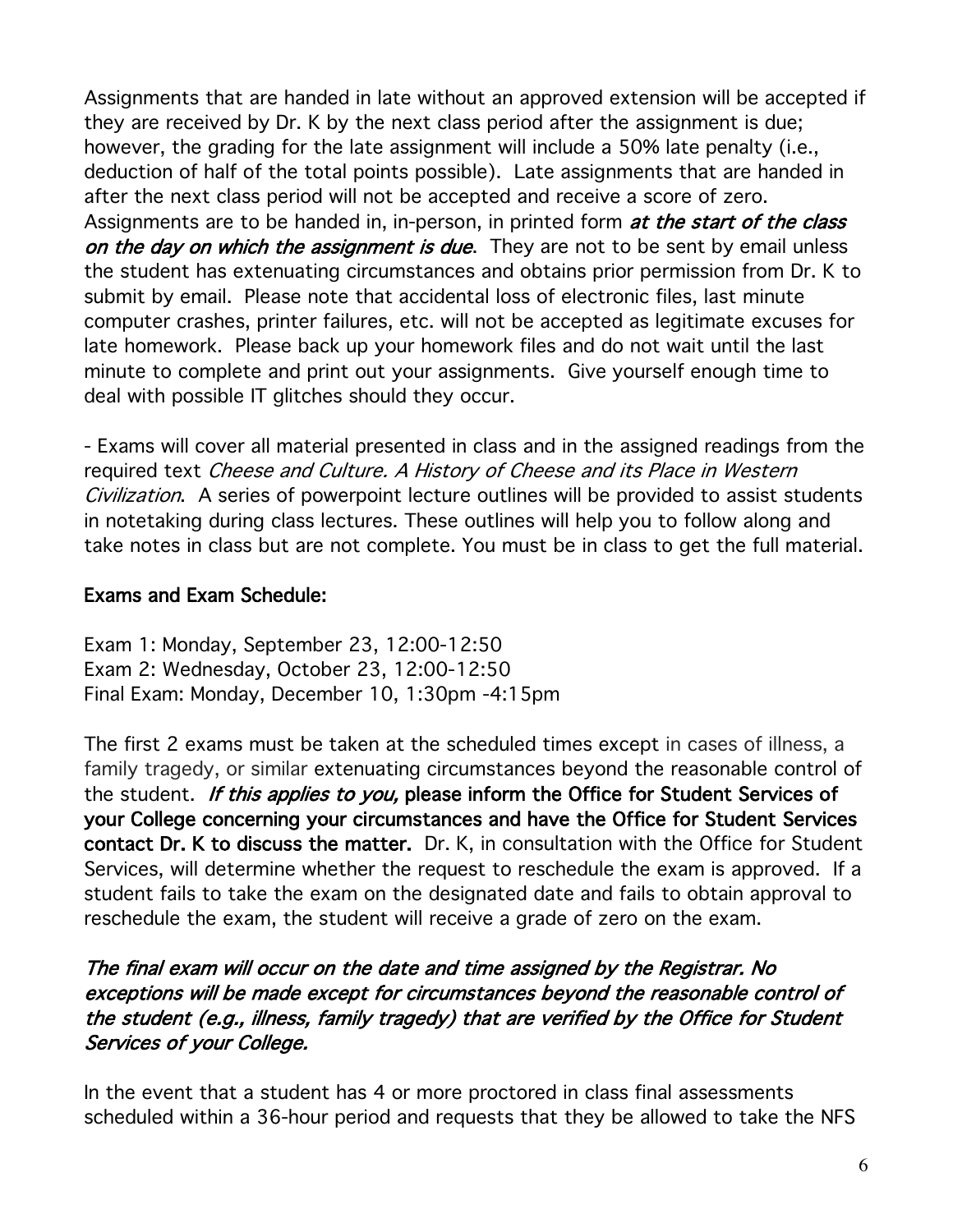050 exam at a different time, the Registrar's policy will be followed to determine the specific course of action, described at:

http://catalogue.uvm.edu/undergraduate/academicinfo/examsandgrading/. Please check the final exam schedule for fall 2018 at

https://giraffe.uvm.edu/~rgweb/batch/final\_exams\_fall.html as soon as possible to determine if the above conflict applies to your schedule.

Exams will be handed out to students face down at the start of the class period. Exams must not be turned over until all students have received their copy, at which time the Instructor will inform the class that they may begin the exam. Exams will be collected at the end of the class period. Students must stop writing on their exam when the Instructor announces that the exam is over. Failure to do so will result in a deduction of 1point from the total points that the student receives on the exam. In the interest of fairness, this procedure is designed to insure that all students are given the same amount of time to complete the exam. Students who need to use the restroom facilities should plan ahead and do so before the start of class. Students will not be allowed to leave the classroom during the exam until they have handed in their exam except in an emergency. Food and beverage are not allowed during the exams.

Cell phones, computers and other electronic devices *must be turned off and put away* during exams. After the 2 in-class exams have been graded, they will be handed back to the students during class. Students may review the graded final exam but it will not be handed back to the student.

Course grade will be determined by the total earned out of 100 points possible. Point totals will be calculated to 1 decimal place. Example:  $B = 80.0$  to 83.2;  $B = 83.3$  to 86.6;  $B_+ = 86.7$  to 89.9. Midterm warnings will be sent out to any student whose cumulative grade near the middle of the term is C- or lower. If a student wishes to contest their course grade, they may do so by following the University policy, described at: http://www.uvm.edu/policies/student/gradeappeals.pdf

### Extra Credit Assignments:

Extra credit assignments to improve course grades are not offered, either during the semester or after the final course grade has been determined.

### Course Evaluation:

All students are expected to complete an evaluation of the course at its conclusion. Evaluations will be anonymous and confidential. The information gained, including constructive criticisms, will be used to improve the course.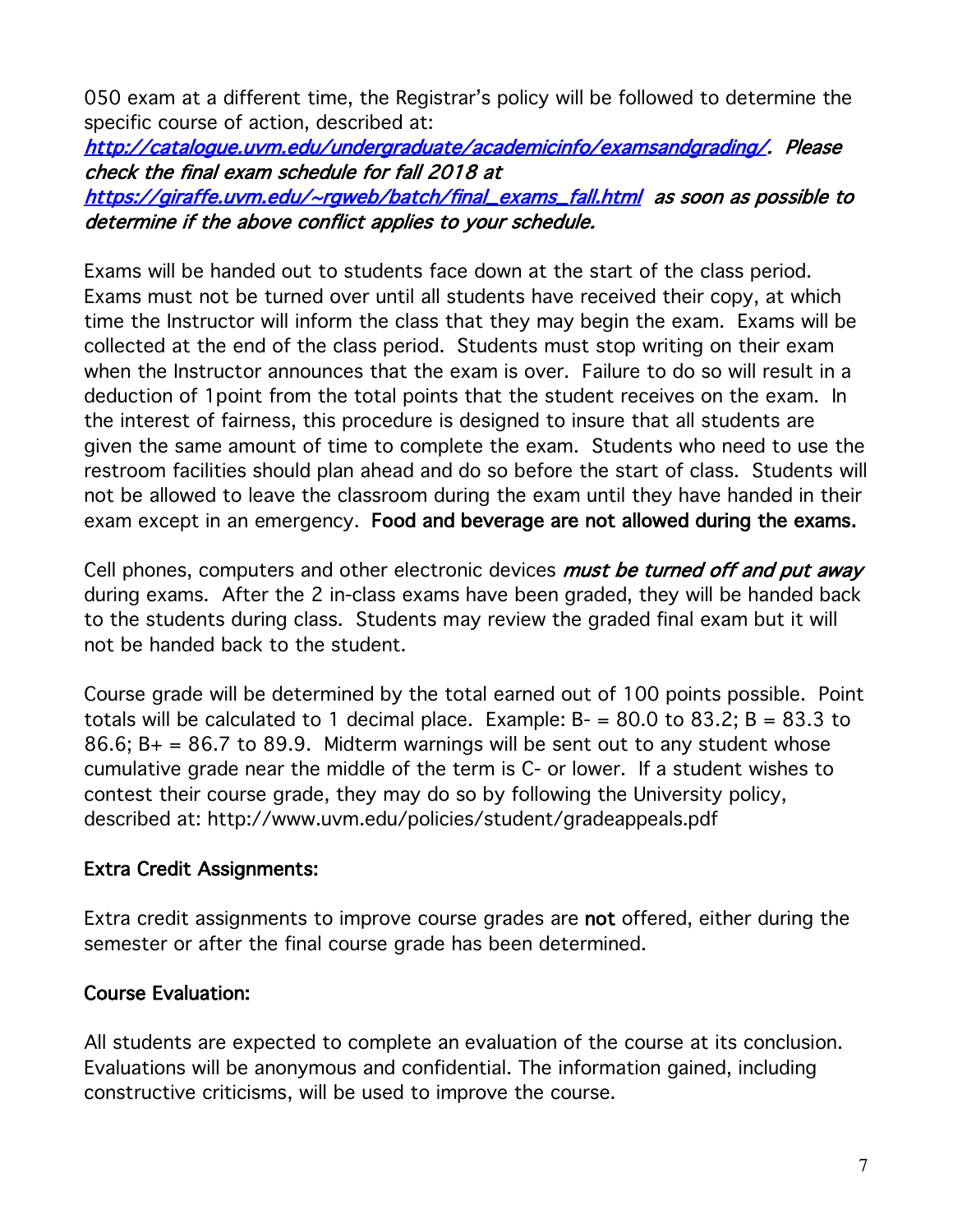# Course Outline

#### 1. The Major Families of Cheese

- Acid Coagulated Cheeses
- Acid-Heat Coagulated Cheeses
- Rennet Coagulated Cheeses
- The Basic Steps in Cheesemaking

### 2. The early origins of cheesemaking

- The origin of agriculture: cultivation, domestication, dairying and cheesemaking
- Mesopotamia the place of cheese in the "cradle of civilization"
- Hittite Anatolia and the emergence of rennet-coagulated cheese making
- The Celts and early cheesemaking north of the Alps
- The rise of Greece, Mediterranean trade in cheese
- The rise of Rome and spread of Roman cheese technology to Celtic Europe
- 3. The European origins of cheese diversity (examples of the environmental forces (cultural, economic geographical, climatic, etc.) that shaped the development of cheese varieties in Europe)
	- The fall of Rome, the ascendancy of the manor and the monastery, and the Middle Ages
	- Peasant and Demesne cheese making
	- The washed rind (monastery) cheeses
	- The bloomy rind cheeses
	- The mountain cheeses
- 4. English hard pressed cheeses (The bridge to cheesemaking in America)
	- The transformation of English agriculture and society
	- The ascendancy of Yeoman dairying and cheesemaking in East Anglia
	- The rise and evolution of Cheshire cheese
	- The genesis of Cheddar cheese
- 5. History of cheesemaking in the United States (analysis of the environmental forces (cultural, economic geographical, climatic, etc.) that shaped the development hard English (Cheddar-style) cheesemaking in America)
	- The Puritan migration and rise of New England cheesemaking
	- Puritan expansion and the native peoples
	- West Indies trade; cheese traders, slave traders, and slave cheesemakers
	- Slavery and the Plantation system of the south
	- Cheesemaking moves north to Vermont
	- Cheesemaking moves west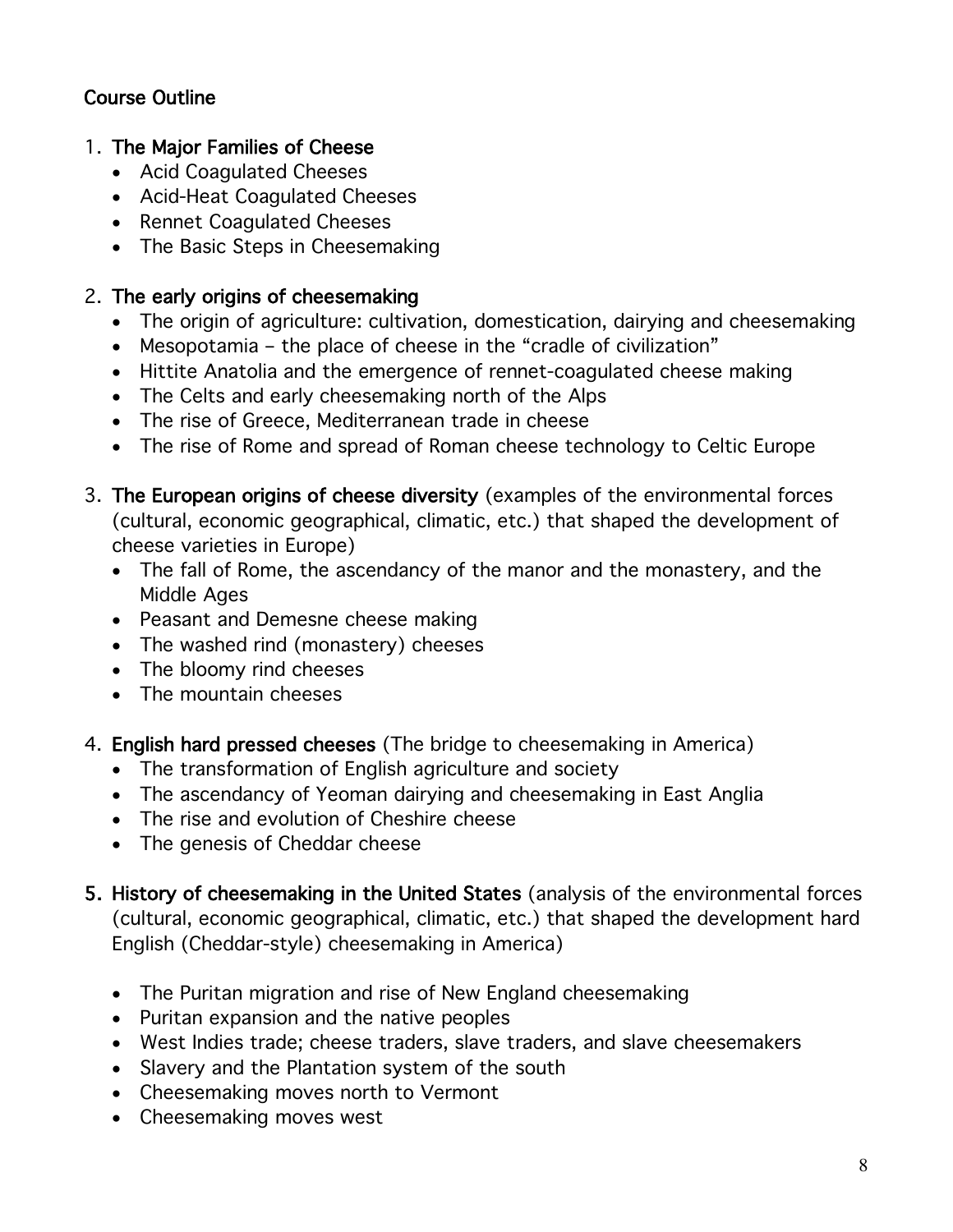- The Civil war and the birth of the cheese factory
- The demise of farmhouse cheesemaking and the dislocation of the woman cheesemaker
- The progressive alienation of the American public from cheesemaking (and agriculture and food in general)
- The 60's counterculture and the rebirth of artisan cheesemaking in America

### 6. The cultural legacy of European cheesemaking

- Terroir and Geographical Indications
- Attitudes towards new technologies versus traditional technologies
- Food safety regulations: Raw milk cheeses
- 7. Examples of present points of conflict in US/EU attitudes towards agriculture and food in international trade
	- Intellectual property rights: Case study of PDO and trade negotiations
	- Food safety regulations: case study of Raw milk cheeses

## Student Learning Accommodations:

In keeping with University policy, any student with a documented disability interested in utilizing accommodations should contact SAS, the office of Disability Services on campus. SAS works with students and faculty in an interactive process to explore reasonable and appropriate accommodations, which are communicated to faculty in an accommodation letter. All students are strongly encouraged to meet with their faculty to discuss the accommodations they plan to use in each course. A student's accommodation letter lists those accommodations that will not be implemented until the student meets with their faculty to create a plan.

Contact SAS:

A170 Living/Learning Center; 802-656-7753;

access@uvm.edu www.uvm.edu/access

### Religious Holidays:

Students have the right to practice the religion of their choice. If you need to miss class to observe a religious holiday, please submit the dates of your absence to me in writing by the end of the second full week of classes. You will be permitted to make up work within a mutually agreed-upon time.

https://www.uvm.edu/registrar/religious-holidays

# Academic Integrity: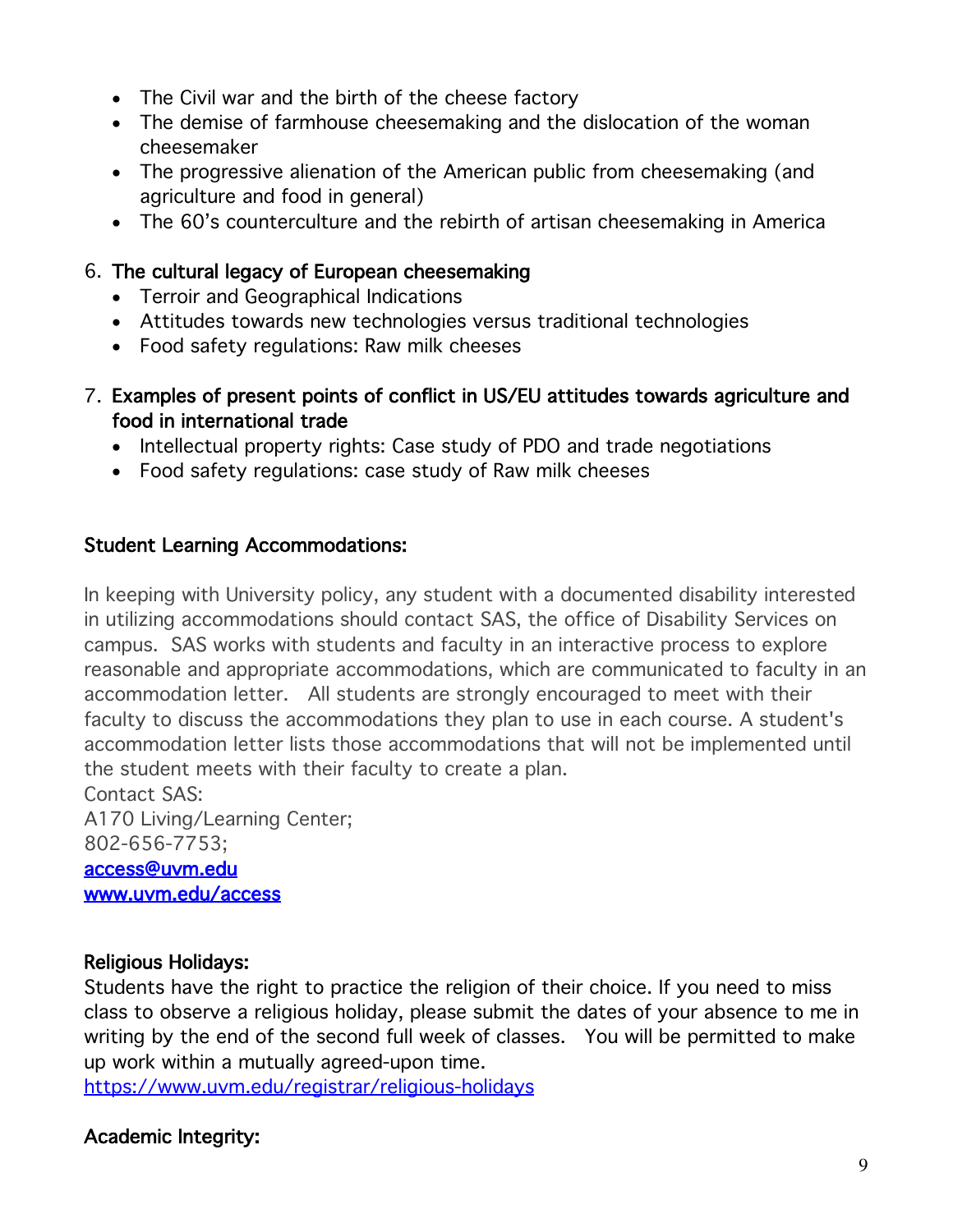The policy addresses plagiarism, fabrication, collusion, and cheating. https://www.uvm.edu/policies/student/acadintegrity.pdf

### Grade Appeals:

If you would like to contest a grade, please follow the procedures outlined in this policy: https://www.uvm.edu/policies/student/gradeappeals.pdf

### Grading:

For information on grading and GPA calculation, go to https://www.uvm.edu/registrar/grades

### Code of Student Rights and Responsibilities:

http://catalogue.uvm.edu/undergraduate/academicinfo/rightsandresponsibilities/

## FERPA Rights Disclosure:

The purpose of this policy is to communicate the rights of students regarding access to, and privacy of their student educational records as provided for in the Family Educational Rights and Privacy Act (FERPA) of 1974. http://catalogue.uvm.edu/undergraduate/academicinfo/ferparightsdisclosure/

## Promoting Health & Safety:

The University of Vermont's number one priority is to support a healthy and safe community:

### Center for Health and Wellbeing:

https://www.uvm.edu/health

# Counseling & Psychiatry Services (CAPS)

Phone: (802) 656-3340

# C.A.R.E.

If you are concerned about a UVM community member or are concerned about a specific event, we encourage you to contact the Dean of Students Office (802-656- 3380). If you would like to remain anonymous, you can report your concerns online by visiting the Dean of Students website at https://www.uvm.edu/studentaffairs

# Final Exam Policy:

The University final exam policy outlines expectations during final exams and explains timing and process of examination period. https://www.uvm.edu/registrar/final-exams

### Alcohol and Cannabis Statement: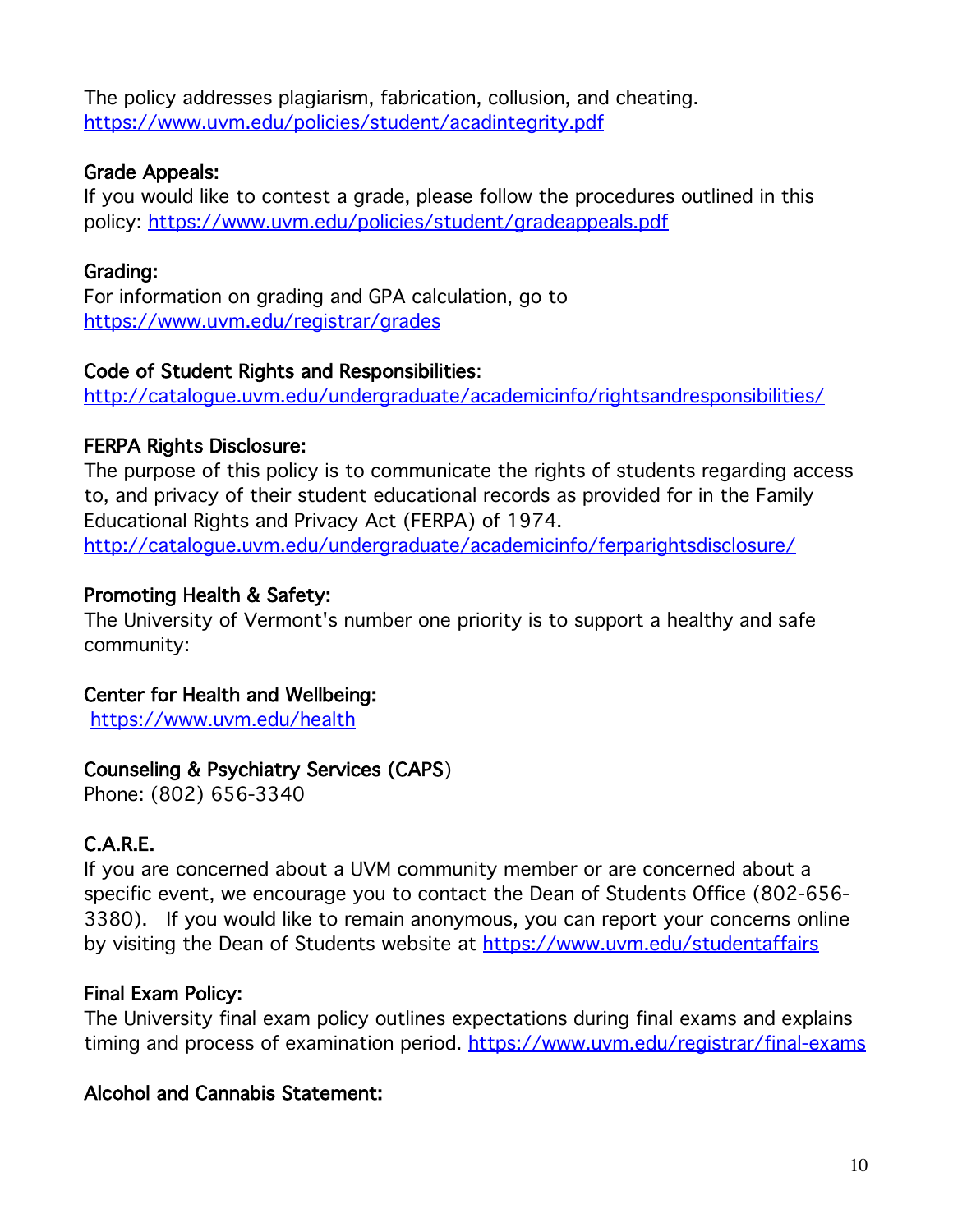The Division of Student Affairs has offered the following statement on alcohol and cannabis use that faculty may choose to include, or modify for inclusion, in their syllabus or Blackboard site:

### Statement on Alcohol and Cannabis in the Academic Environment

As a faculty member, I want you to get the most you can out of this course. You play a crucial role in your education and in your readiness to learn and fully engage with the course material. It is important to note that alcohol and cannabis have no place in an academic environment. They can seriously impair your ability to learn and retain information not only in the moment you may be using, but up to 48 hours or more afterwards. In addition, alcohol and cannabis can:

- Cause issues with attention, memory and concentration
- Negatively impact the quality of how information is processed and ultimately stored
- Affect sleep patterns, which interferes with long-term memory formation

It is my expectation that you will do everything you can to optimize your learning and to fully participate in this course.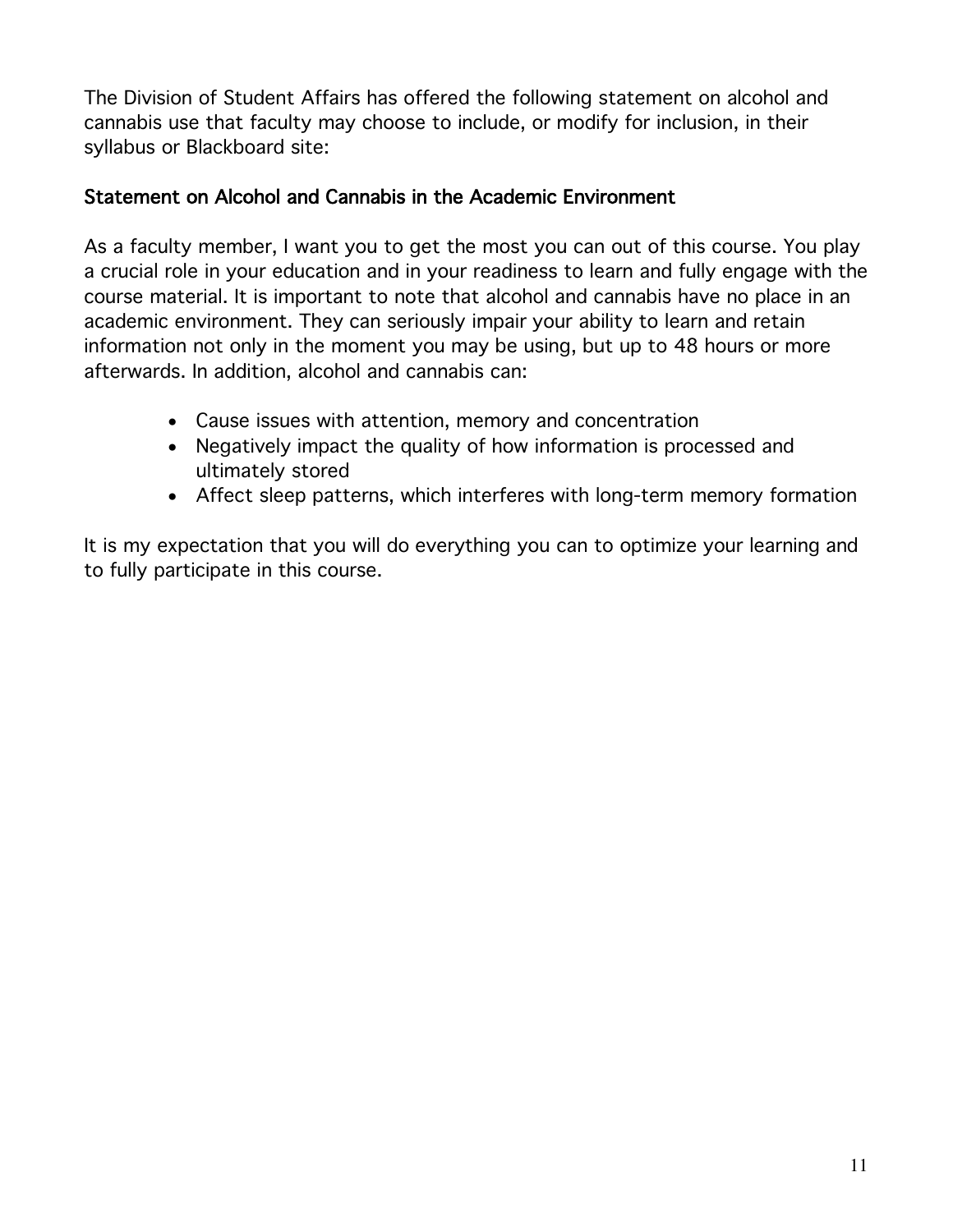# APPENDIX 1

### NFS 050 Strategies for Success

### Set Two Goals for Yourself:

- 1. Develop a command of the information (details) presented in class
- 2. Develop a grasp of the larger concepts that bind the details into the "bigger picture story"

#### Learning Strategies:

- 1. Keep a log of time spent on NFS 050 outside of class. Make sure that you invest at least 6 hours per week. Complete your writing assignments expeditiously so that you maximize the time available for studying for exams.
- 2. Read the book chapter and review the powerpoint lecture notes in advance so that you have some knowledge of what will be presented in class.
- 3. Take comprehensive notes in class (this is key to achieving both goals).
- 4. Review your class notes and powerpoint lecture notes immediately after class (i.e., on the same day that the class is held). Also, review the section of the book that covers the material presented in class that day.
	- Make a list of **specific** questions or sources of confusion from today's class
	- Seek clarification for specific questions/confusion during the next class or meet with Dr. K to seek clarification.
- 5. Each day, **briefly review** all powerpoint lecture notes and class notes that have been covered since the last exam. Focus on committing to memory the details and larger concepts that have been presented so far.
	- Allocate less time for review immediately after your last exam, but progressively allocate more time for review as the exam date approaches.
	- If you still have specific unresolved questions meet with Dr. K to address them.